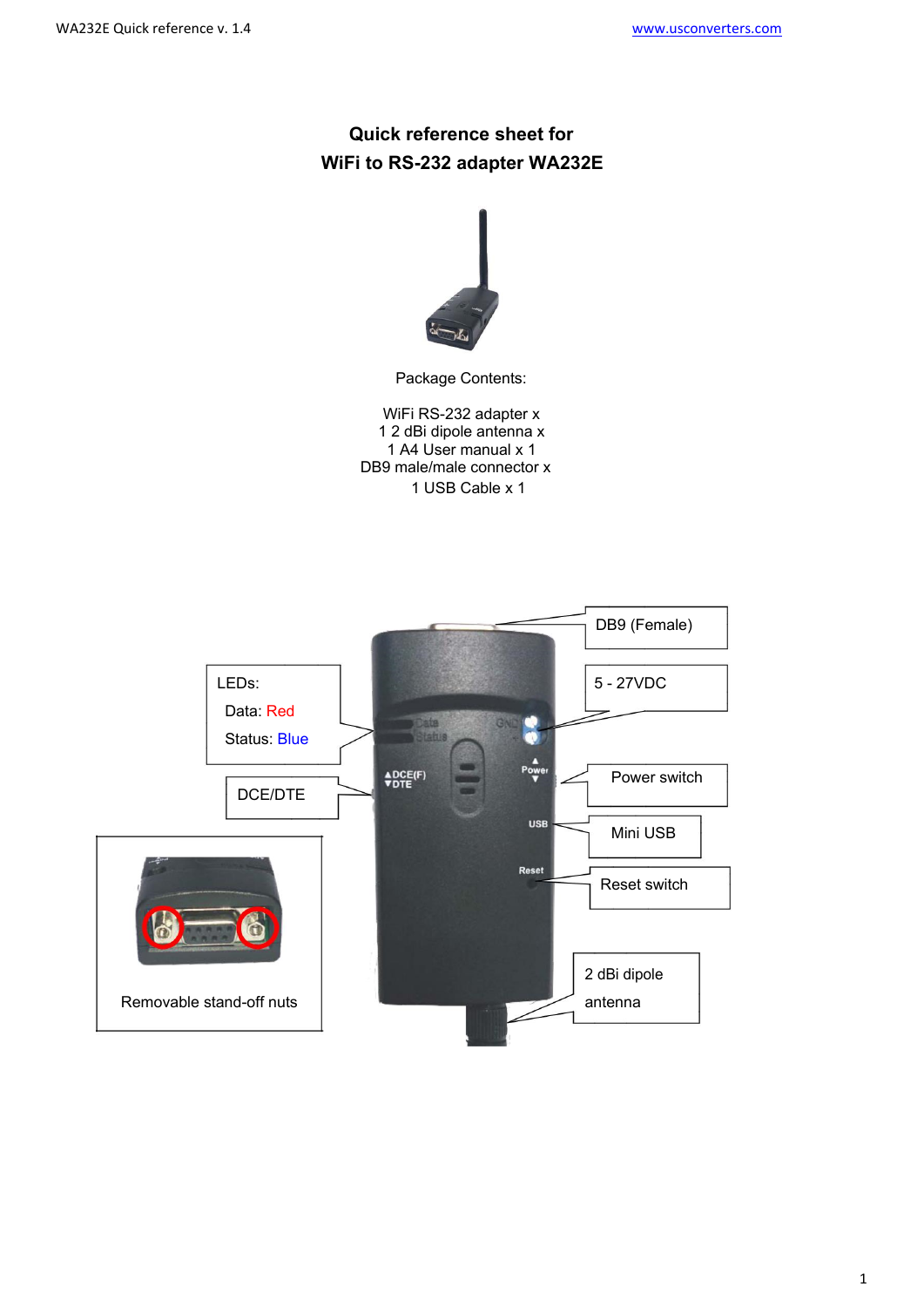$\sqrt{ }$ 

| <b>SPECIFICATIONS</b>         |                                                                                                              |  |  |  |
|-------------------------------|--------------------------------------------------------------------------------------------------------------|--|--|--|
| Part number                   | <b>WA232F</b>                                                                                                |  |  |  |
| Processor                     | ASIX AXM23001 chip with ARM Cortex M3 166Mhz<br><b>CPU</b>                                                   |  |  |  |
| Operating system              | VCOM software for: Windows 10, Windows 8/8.1,<br>Windows 7 (32/64-bit). App available for Android and<br>iOS |  |  |  |
| <b>Network</b>                | IEEE 802.11 b/g/n                                                                                            |  |  |  |
| Frequency                     | 2.412 - 2.484 GHz                                                                                            |  |  |  |
| Security                      | Open, WPA2, AES, PSK                                                                                         |  |  |  |
| Protocols                     | TCP, UDP, DHCP, SMTP, Modbus (only RS485<br>version), SNTP                                                   |  |  |  |
| Network modes                 | AP / Station                                                                                                 |  |  |  |
| Output power (peak)           | 802.11b: 16.5 ±1dBm, 802.11g: 14 ± 1dBm 54<br>Mbps; 15 ± 1dBm @ 48Mbps; 16 ± 1dBm @ 6 ~ 36<br><b>Mbps</b>    |  |  |  |
| Receive sensitivity           | -88dbm typ.                                                                                                  |  |  |  |
| Power consumption             | Max. 350mA                                                                                                   |  |  |  |
| <b>Baud rates</b>             | 1200, 2400, 4800, 9600, 19200, 38400, 57600,<br>115200, 921,600 bps                                          |  |  |  |
| Data bits                     | 7,8                                                                                                          |  |  |  |
| Parity                        | None, even, odd                                                                                              |  |  |  |
| Stop bits                     | 1, 2                                                                                                         |  |  |  |
| Flow control                  | None, Hardware RTS/CTS                                                                                       |  |  |  |
| Parameter configuration       | - Configuration utility software (included) over WiFi<br>- Web browser over WiFi<br>- Serial RS232 port      |  |  |  |
| Operating distance            | Up to 330 feet (100 meters)                                                                                  |  |  |  |
| DEC/DTE                       | Manual switch                                                                                                |  |  |  |
| RS232 Signals                 | TX, RX, CTS, RTS, GND                                                                                        |  |  |  |
| Network modes                 | Server, Client                                                                                               |  |  |  |
| Max. simultaneous connections | 4                                                                                                            |  |  |  |
| Serial port                   | 1-port RS232 female D-sub 9-pin with removable<br>stand-off nuts                                             |  |  |  |
| <b>Buffer size</b>            | 4KB                                                                                                          |  |  |  |
| Antenna                       | External 2dBi di-pole, SMA Female                                                                            |  |  |  |
| Power supply                  | 5 to 27.0VDC by screw terminals, DB9 or mini USB                                                             |  |  |  |
| Operating temp.               | 32°F to 158°F (0°C to 70°C)                                                                                  |  |  |  |
| External battery option       | Yes                                                                                                          |  |  |  |
| <b>Dimensions</b>             | 80 x 40 x 18 mm                                                                                              |  |  |  |
| Certifications                | CE, FCC, ROHS                                                                                                |  |  |  |

<u> 1980 - Johann Stoff, fransk politik (f. 1980)</u>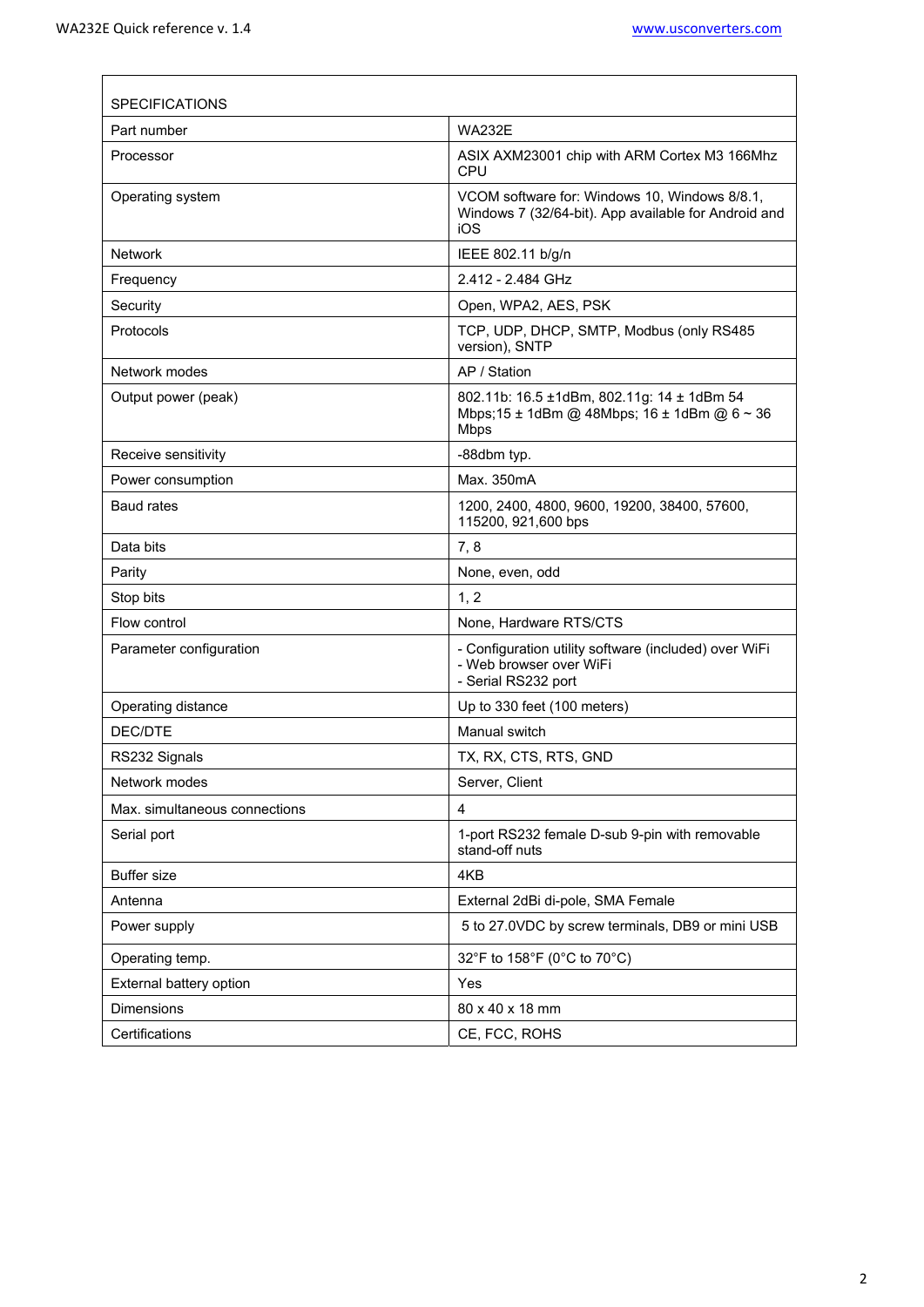### Power.

The adapter can be powered through the mini USB port, through the screw terminals or

through pin 9 in the DB9 connector. 5VDC to 27VDC for all power sources.

# Default COM port settings

- Baud rate: 9600 bps
- Data bit: 8
- Parity: none
- Stop bit: 1
- Flow control: none

# Default network settings

- Adhoc mode (Simple AP), DHCP enabled<br>• SSID: Serial2WiFi ab cd (ab cd is the last
- SSID: Serial2WiFi\_ab\_cd (ab\_cd is the last 4 numbers of the MAC address)<br>● No Security
- No Security<br>● IP: 192 168
- IP: 192.168.0.3
- Socket port: 5000
- Channel: 11
- Log in ID: admin
- Log in password: admin

# Power switch

Selects input power source

- Switch towards antenna: USB powered.
- Switch towards DB9 connector: powered by screw terminals or pin 9.

# Management

The parameters of the adapter can be configured the following ways:

- Web browser over WiFi<br>● Configuration utility soft
- Configuration utility software (free downloadable) over WiFi
- Serial RS232 port

Please refer to the setup guide for details.

#### <sup>U</sup>Virtual COM port driver

A virtual COM port can be created with the downloadable software utility.

Alternative compatible COM port software are:

- **•** PortShare
- USC-VCOM
- **•** Fabulatech COM port redirector

Please refer to the setup guide for details.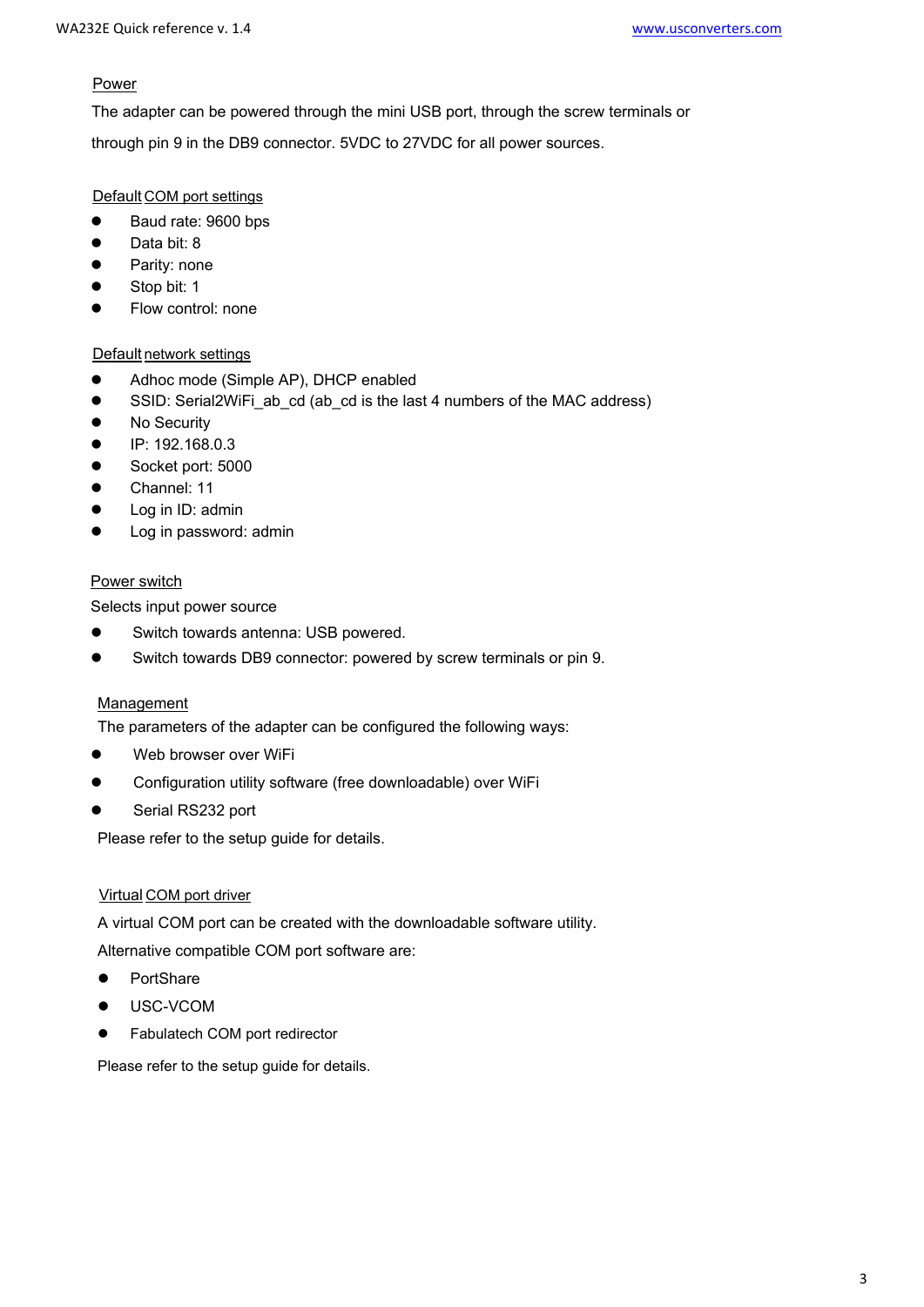| LED indication lights: Red: Power On or Off, Blue: WiFi Status |  |
|----------------------------------------------------------------|--|
|----------------------------------------------------------------|--|

| Adapter mode        | WiFi mode | <b>LED light</b>         | WiFi state   |
|---------------------|-----------|--------------------------|--------------|
| Working             | Station   | Off                      | Disconnected |
|                     |           | Flashing 0.5sec interval | Connected    |
|                     | AP        | Flashing 0.5sec interval | Working      |
| <b>Upgrading FW</b> | Station   | Off                      | Disconnected |
|                     |           | Constant On              | Connected    |
|                     | AP        | Flashing 2sec interval   | Working      |

# **Reset button**

Press the "Reset" button for more than 5 seconds. The LEDs will turn off for a few seconds and then the adapter will reboot to the default values. Alternatively the adapter can be reset by software.

#### DB9 female pin configuration



RS232 signals:

| <b>Pin</b> | <b>Signal</b> | <b>DTE Direction</b> | <b>DCE Direction</b> | <b>Description</b>               |
|------------|---------------|----------------------|----------------------|----------------------------------|
|            | CD            | Input                | Output               | Not connected                    |
| 2          | TxD           | Output               | Input                | Transmitted data                 |
| 3          | <b>RxD</b>    | Input                | Output               | Received data                    |
| 4          | <b>DSR</b>    | Input                | Output               | Contact manufacturer to set this |
| 5          | <b>GND</b>    | N/A                  | N/A                  | Signal ground                    |
| 6          | <b>DTR</b>    | Output               | Input                | Contact manufacturer to set this |
|            | <b>CTS</b>    | Input                | Output               | Clear to send                    |
| 8          | <b>RTS</b>    | Output               | Input                | Request to send (Default)        |
| 9          | Vcc           | Input                | Input                | <b>External Power supply</b>     |

#### **Command set**

Online help: "help" command (Available for RS-232 setup only)

Usage: ipconfig Usage: setip <IP address>

Usage: setnetmask <netmask>

Usage: setgateway <gateway IP address>

Usage: setdns <DNS IP address>

Usage: setmode <mode>

<mode>: 0: SERVER 1: CLIENT

Usage: r2wmode <mode>

<mode>

0: Socket

1: VCOM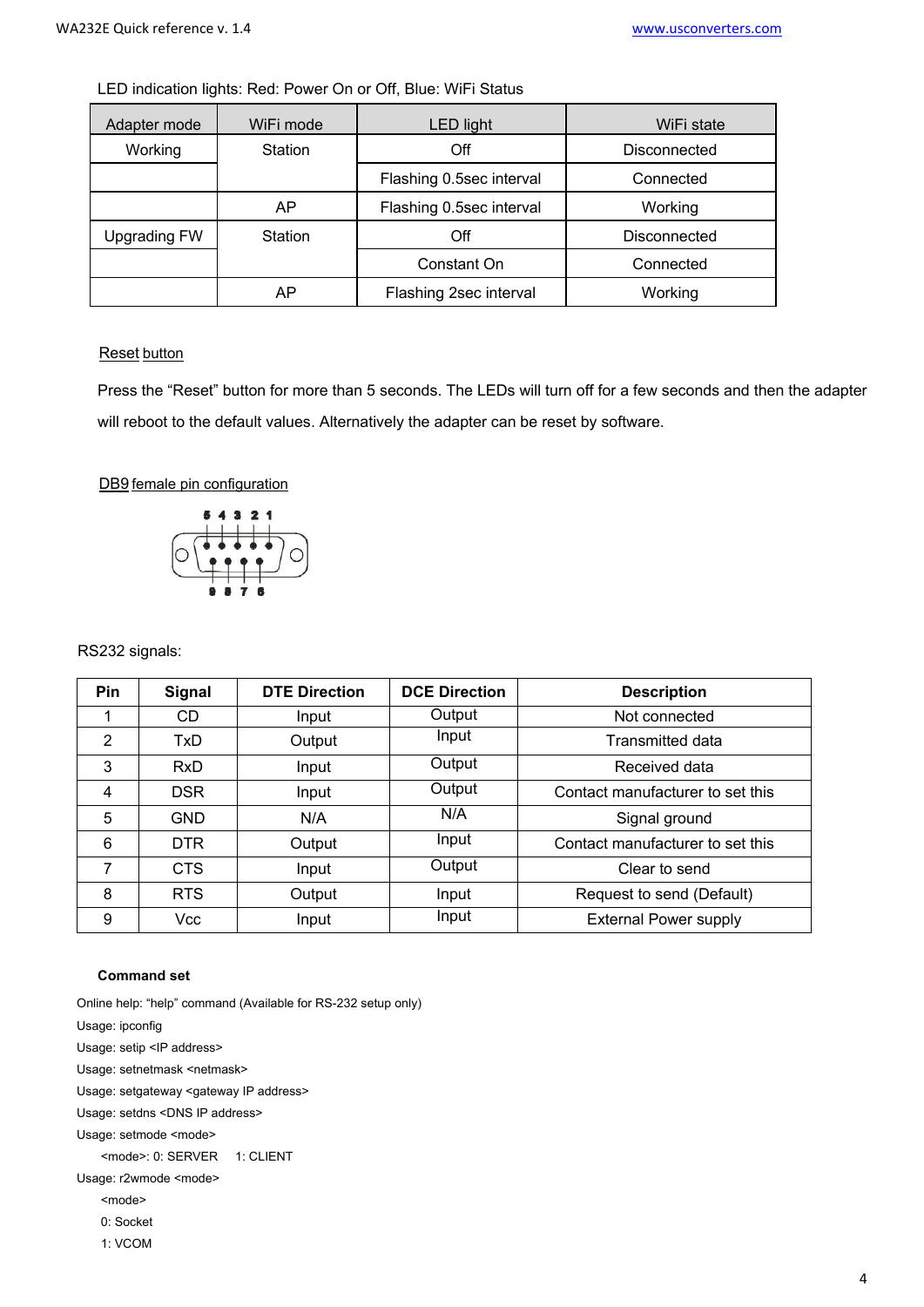2: RFC2217 3: Modbus Gateway Usage: setsrvport <port number> Usage: setdstport <port number> Usage: setdsthn <host name | IP address> Usage: connectype <protocol> <protocol>: 0: TCP 1: UDP Usage: connstatus Usage: wifi\_connect [SSID] [WPA PASSWORD / WEP KEY(5 or 13)] [WEP KEY ID] SSID = 1 ~ 32 ASCII characters WPA PASSWORD =  $8 \sim 63$  ASCII characters ASCII WEP KEY = 5 (WEP64) or 13 (WEP128) ASCII characters WEP KEY ID =  $0 \sim 3$ Usage: wifi\_disconnect Usage: wifi\_mode [MODE] MODE = 1(STA), 2(AP) Usage: wifi\_scan Usage: wifi\_jbss <INDEX> INDEX = Index of bss scan table, maximum 24 BSSs supported Usage: wifi\_on Usage: wifi\_off Usage: wifi\_channel <CHANNEL> CHANNEL =  $1 \sim 13$ Usage: wifi\_ssid <SSID> SSID = 1 ~ 32 ASCII characters Usage: wifi\_enc <ENC\_MODE>  $ENC$  MODE =  $0$ (OPEN) 1(WEP)(AP mode not support) 2(WPA2\_AES\_PSK) Usage: wifi\_keyid <INDEX>  $INDEX = 0 - 3$ Usage: wifi\_wepkey <INDEX> <KEY>  $INDEX = 0 \sim 3$  KEY = 5 or 13 ASCII characters Usage: wifi\_wpakey <KEY>  $KEY = 8 \sim 63$  ASCII characters Usage: reboot Usage: urdatamode Usage: setdef Usage: saveconfig Usage: ping <IP address> Usage: wifi\_info Usage: wifi\_ap <ssid> <channel> <wep/wpa key> <wep key index> <ssid>: 1~32 ASCII characters <channel>: 1~14 <wep/wpa key>: WEP(5/13 ASCII characters) or WPA(8~63 ASCII characters) k ey <wep key index>: WEP key index, 0~3 Usage: ur\_config <br/>baud\_rate> <databits> <stop\_bits> <parity> <flow\_contrl> <baud\_rate>: 1200 bps 2400 bps 4800 bps 9600 bps

19200 bps

5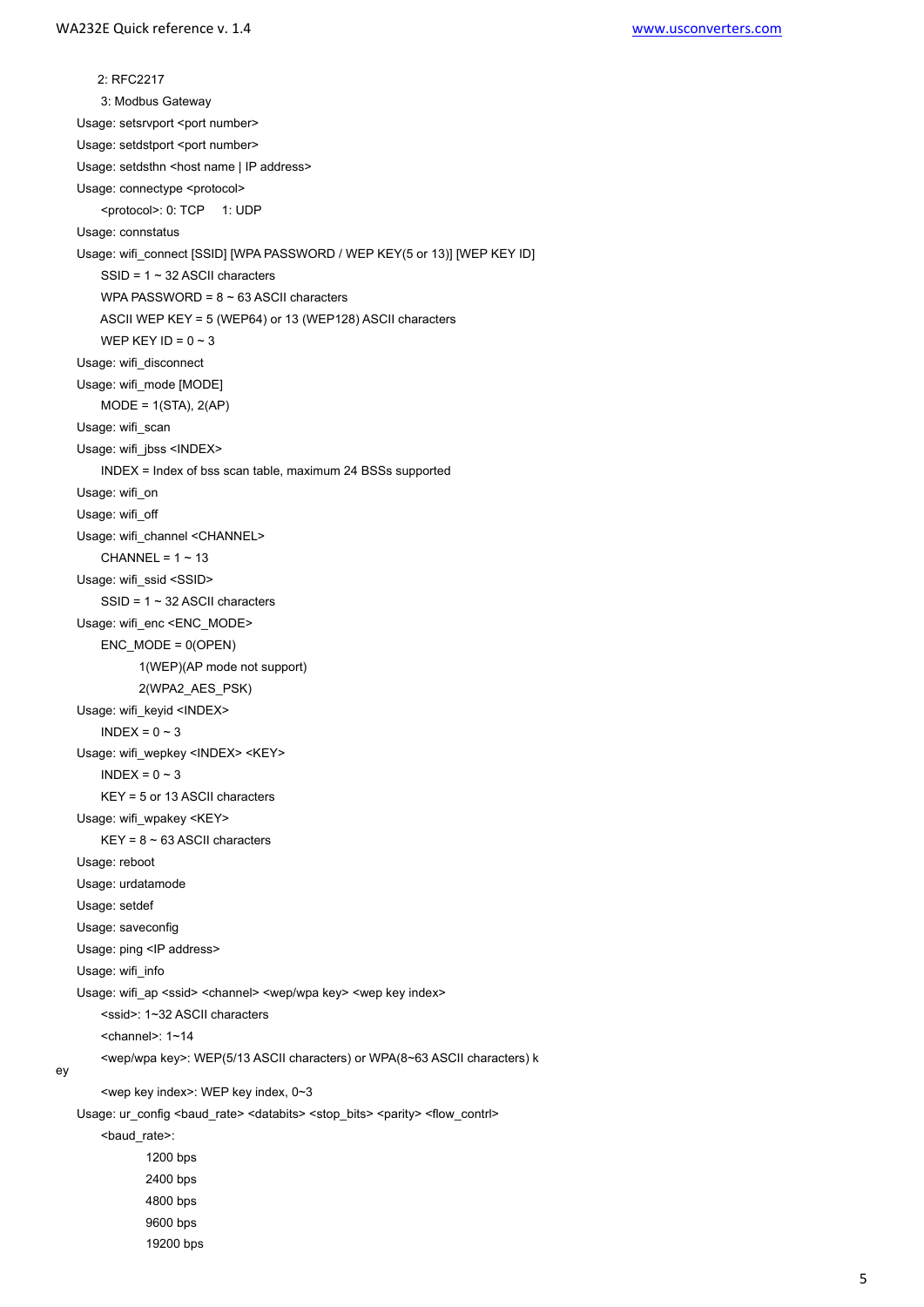38400 bps 57600 bps 115200 bps 921600 bps <databits>: 7 or 8 bits <stop\_bits>: 1 or 2 bit(s)  $\epsilon$  = parity>: 0 = none, 1 = odd, 2 = even <flow\_contrl>: 0 = disable, 1 = enable CTS/RTS flow control Usage: dhcpclient <status> <status>: 0: disable 1: enable Usage: setdhcpsrv <status> <status>: 0: disable 1: enable Usage: ntpsrv <time zone> <ntp server1> <ntp server2> <ntp server3> <time zone> 0: GMT-12.0 Eniwetok, Kwajalein 1: GMT-11.0 Midway Is., Samoa 2: GMT-10.0 Hawaii 3: GMT-9.0 Alaska 4: GMT-8.0 Los Angeles, Tijuana 5: GMT-7.0 Denver Arizona 6: GMT-6.0 Chicago, Mexico City 7: GMT-5.0 New York, Bogota 8: GMT-4.0 Santiago 9: GMT-3.0 Brasilia, Montevideo 10: GMT-2.0 Fernando de Noronha 11: GMT-1.0 Azores 12: GMT+0.0 Lisbon, London 13: GMT+1.0 Berlin, Paris 14: GMT+2.0 Helsinki, Cairo 15: GMT+3.0 Moscow, Nairobi 16: GMT+4.0 Abu Dhabi, Baku 17: GMT+5.0 Karachi, Islamabad 18: GMT+6.0 Almaty, Dhaka 19: GMT+7.0 Bangkok, Jakarta 20: GMT+8.0 Hong Kong, Singapore 21: GMT+9.0 Seoul, Tokyo 22: GMT+10.0 Melbourne, Sydney 23: GMT+11.0 Solomon Is. 24: GMT+12.0 Fiji, Wellington Usage: rtcts <mode> <mode>: 0: manual 1: NTP server Usage: time <hour> <minute> <second> <hour>: 0~23 <minute>: 0~59 <second>: 0~59 Usage: date <year> <month> <date> <year>: 2000~2099 <month>: 1~12 <date>: 1~31 Usage: getths Usage: setems <e-mail server domain name> Usage: setemf <e-mail address> Usage: setemt1 <e-mail address> Usage: setemt2 <e-mail address>

Usage: setemt3 <e-mail address>